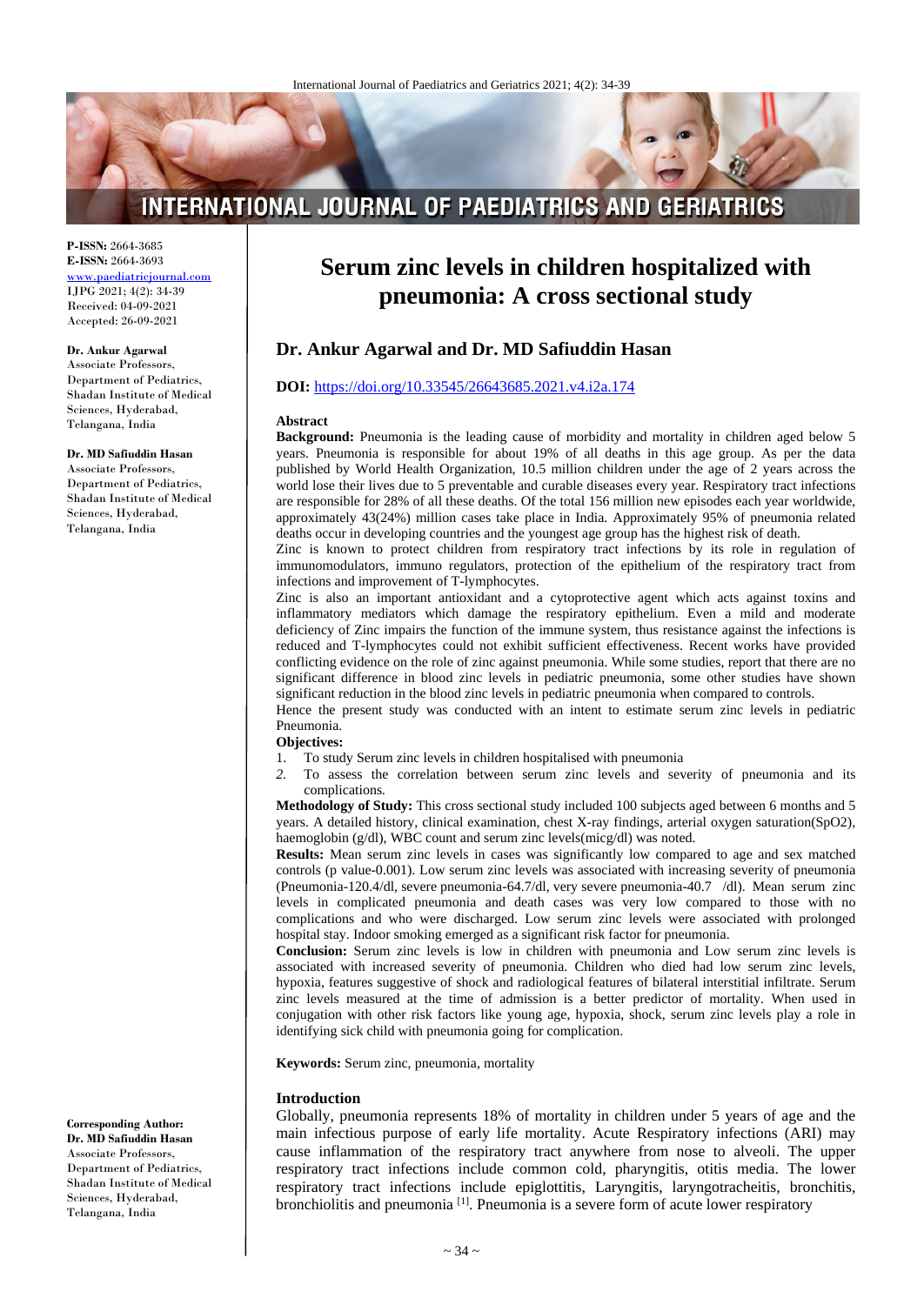Globally, pneumonia represents 18% of mortality in children under 5 years of age and the main infectious purpose of early life mortality. Acute Respiratory infections (ARI) may cause inflammation of the respiratory tract anywhere from nose to alveoli. The upper respiratory tract infections include common cold, pharyngitis, otitis media. The lower respiratory tract infections includeepiglottitis, Laryngitis, laryngotracheitis, bronchitis, bronchiolitis and pneumonia [1]. Pneumonia is a severe form of acute lower respiratory infection that specifically affects lungs [2]. Pneumonia has been recognised as a common and potentially lethal condition for nearly two centuries and over 80 per cent of the cases have been found to be due to streptococcus pneumoniae. Physical findings include fever in 80 per cent of patients; most have a respiratory rate exceeding 20 breaths per minute; crackles are heard on auscultation in 80 per cent; and up to 30 percent have signs of consolidation. Mortality varies depending on the etiologic organism and host defense status; for outpatients, the mortality is low at about 5% with even higher rates for patients requiring intensive care unit (ICU) stay.3 Radiographic changes usually cannot be used to distinguish between bacterial and non-bacterial pneumonia, but they are often important for evaluating the severity of the illness and in determining the need for diagnostic studies.

Most of the ARI result in mild illnesses such as common cold, but in vulnerable children, infections that begin with mild symptoms may sometimes leads to more severe illnesses such as pneumonia<sup>[2]</sup>.

The annual global incidence of pneumonia is 158 million new cases per year out of which 154 million are occurring in developing countries. Pneumonia is estimated to cause 3 million deaths or an estimated 29% of all deaths among children younger than 5 year of age worldwide. Incidence of pneumonia is more than 10 fold higher and number of deaths due to pneumonia is 2000 fold higher in developing than in developed countries.

Zinc is an essential trace element, which plays an important role in many important biological functions. These include mucosal barrier function, innate and adaptive immunity, oxidative stress responses and a cofactor for various enzymes. 1 Trace elements, especially zinc is a cornerstone of the antioxidant defence in acute systemic in flam matory response syndrome (SIRS). SIRS is known to be associated with redistribution of zinc to the tissues involved in protein synthesis and immune cell proliferation and this leads to decrease in its serum level. Acquired critical illness stressinduced immune suppression (CRISIS) plays an important role in the development of nosocomial infection and sepsis. 5,6CRISIS has been shown to be associated with deficiencies in zinc, selenium, amino acids and hypoprolactinemia. Zinc deficiency has been responsible for up to 4.4% of deaths attributable to infection in developing countries. Various studies from India demonstrated that prevalence of zinc deficiency in apparently healthy children and adolescents ranged from 44% to 72% [7, 8].

Prophylactic zinc supplementation for 2 weeks may reduce the morbidity attributable to acute lower respiratory infections but the not overall rate of acute respiratory infections in infants aged 6-11 months in similar populations [9]. There is a higher pneumonia risk in a population with zinc deficiency. The aim of our study is to compare the level of serum zinc in children with pneumonia with age, sex, and nutritional matched healthy controls.

## **Objectives**

- 1. To determine the serum levels of zinc in children (2 months to 5 years of age) hospitalised with pneumonia as compared to children hospitalised without pneumonia.
- 2. To study the correlation between the levels of serum zinc and severity of pneumonia and its complications.

## **Methodology**

This Study was a cross sectional study conducted at SIMS, Hyderabad. All children between 2 months and 5 years of age admitted to Pediatric wards of SIMS Hospital, with pneumonia, severe pneumonia and very severe pneumonia graded according to WHO criteria were taken as cases. Children aged between 2 months and 5 years of age admitted to pediatric wards of SIMS Hospital for other than pneumonia were taken as controls. This is a Cross sectional study.

## **Inclusion criteria**

Children between 2 months and 5 year of age admitted to NICU with a diagnosis of pneumonia (of any severity) according to WHO criteria.

## **Exclusion criteria**

Children diagnosed as Protein energy malnutrition according to Indian academy of Pediatrics classification or as severe acute malnutrition according to WHO criteria. Children with associated diarrhoea. Children who are on Zinc supplements or who have received Zinc supplements in the past 6 months.

## **Method of study**

Sample size was 100. A total of 50 children between 2 months and 5 years of age admitted to Hospital during the study period fulfilling the inclusion criteria were included in the study and 50 normal, age, sex matched children were taken as controls. A written informed consent was taken from the parents/guardian of all children after fully explaining the study procedure. A detailed history, demographic data, clinical examination, severity of pneumonia according to WHO criteria, chest X-ray findings consistent with pneumonia, arterial oxygen saturation measured by pulse oximetry (SpO2), haemoglobin (g/dl), total WBC count, serum zinc levels (g/dl) were noted.

## **Results**

The present study was conducted from January 2019 january 2021 A total of 100 cases of pediatric pneumonia cases fulfilling the inclusion criteria were selected. Sixty age and sex matched healthy subjects were selected as controls. The study was conducted at SIMS, Hyderabad. Study included 100 cases with pneumonia. Among them, 60 were males (60%) and 40 were females (40%). There was no statistically significant difference in sex distribution between cases and controls. Hence, cases and controls were similar in terms of sex distribution. Most of the cases i.e., 70 (70%) was seen in the age group of 7 months to 18 months. There was no statistically significant difference between cases and controls. Out of 100 cases, 83 (83%) children were exclusively breastfed till 6 months of age. 8 (8%) were started on complementary feeding even before completion of 6 months of age. Similar observation was also seen among controls. Sixty eight (68%) children out of 100 cases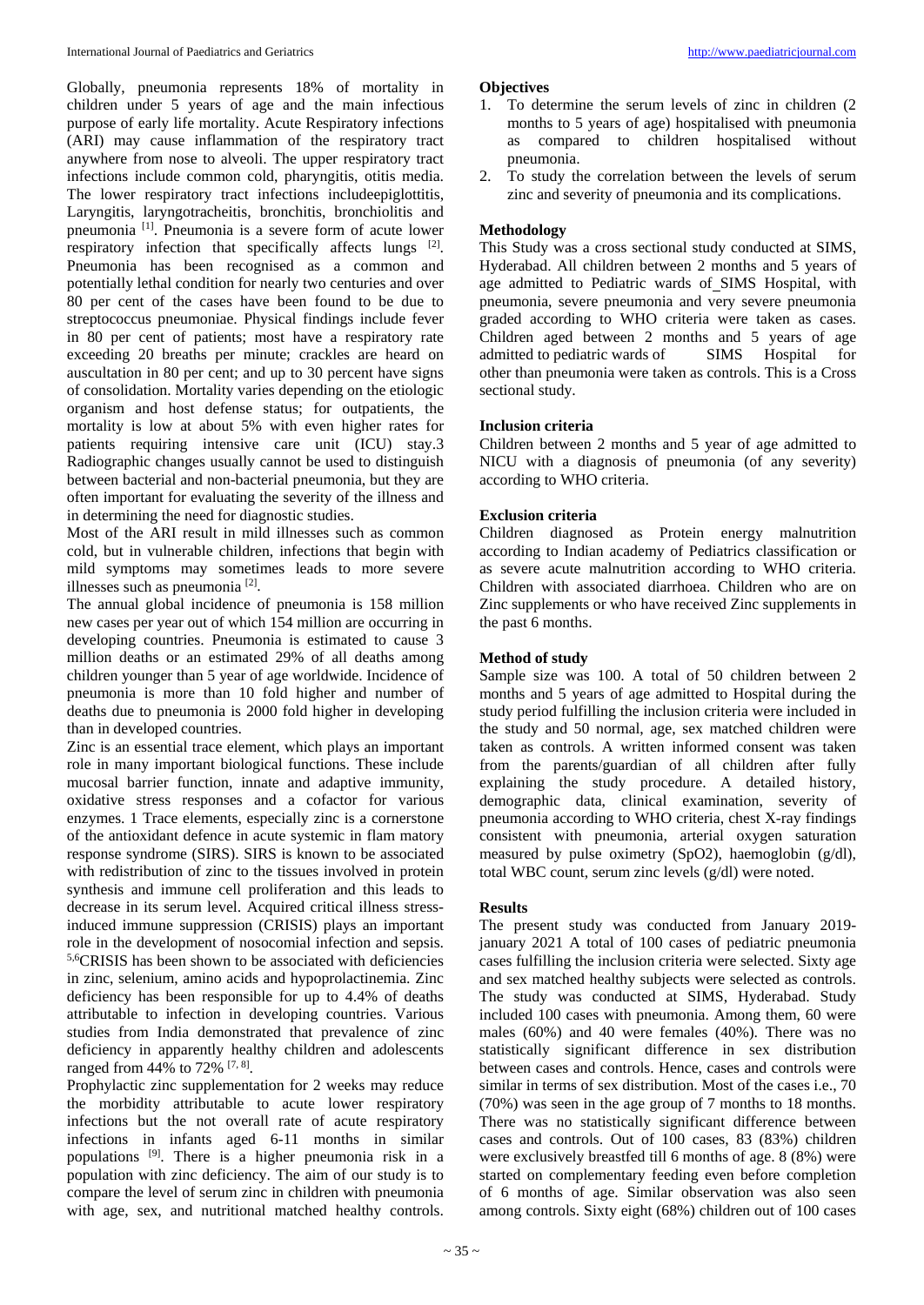were continued with breastfeeding along with complementary feeding till 2 years of age. While in control group only 32 (32%) were continued with breastfeeding till 2 year. However, there was no statistically significant difference among cases and controls in terms of continued breastfeeding till 2 years of age. Eighteen (18.0%) out of 100 cases had overcrowding at home compared to 8 (8%) among control group. There is no statistical significant difference between cases and controls in terms of overcrowding.

Overcrowding is considered to exist if two persons over 9 years of age, not husband and wife, of opposite sexes are obliged to sleep in the same room. Best expressed as number of persons per room. One room – 2 person, 2 room  $-3$  person,  $3$  room  $-5$  person,  $4$  room  $-7$  person,  $5$  room  $-$ 10 person. Children under 12 months not counted, children between 1-10 yrs. as half unit. The former definition was used in the present study.

Out of 100 cases, 25 (25%) were exposed to indoor smoking compared to only10 (10%) among control group. There is a statistically significant difference among cases and controls in terms of exposure to indoor smoking. Hence, exposure to indoor smoking can be taken as a risk factor for developing pneumonia.

Indoor smoking-Was taken in consideration if there is a family history of passive smoking or second hand smoking. Ventilation was poor in 24 (24.0%) cases out of 100 compared to 15 (15%) among controls. There was no statistically significant difference among cases and controls in terms of ventilation.

Adequate ventilation was considered if 2 windows were present in one room facing different direction. Mean serum zinc levels in pneumonia cases was 103.6 g/dl and in controls mean serum zinc levels was 168.82 g/dl. The difference in mean serum zinc between controls and cases was 62.22 g/dl which was statistically significant (p value 0.001).

**Table 1:** Comparison of mean serum zinc levels among cases and controls

|                          | <b>Controls</b> $\Box$ | Cases |
|--------------------------|------------------------|-------|
| Mean serum zinc $(g/dl)$ | 166.82                 | 103.6 |
| $P$ value $0.001$        |                        |       |

Present study showed more number of cases in the age group of 7 months to 18 months (70 out of 100 approximately 70%). Hence mean serum zinc values and standard deviation was calculated for the above group due to significant scattering of cases. The mean serum zinc was found to be 132.15 g/dl in cases between 7 months and 12 months and 82.5 g/dl in cases between 13-18 months. There is no statistically significant difference among cases with respect to different age group.

**Table 2:** Age-wise distribution of mean serum zinc levels among cases

| Age group (months) | Number | Mean serum zinc $(g/dl)$ |
|--------------------|--------|--------------------------|
|                    |        | 70.1                     |
| $7 - 12$           |        | 132.15                   |
| $13 - 18$          |        | 82.5                     |
| 19-24              |        | 79.8                     |
| >24                |        |                          |

P value 0.409

Out of 100 cases, 60 (60%) were males and 40 (40%) were females. The mean serum zinc levels among males and females were 108.15 g/dl and 69.9 g/dl respectively.

There is no statistically significant difference among cases in terms of gender.

| <b>Table 3:</b> Gender-wise distribution of mean serum zinc levels |             |  |  |
|--------------------------------------------------------------------|-------------|--|--|
|                                                                    | among cases |  |  |

| Gender  | <b>Number</b> | Mean serum zinc $(g/dl)$ |
|---------|---------------|--------------------------|
| Males   | 60            | 108.15                   |
| Females | 40            | 69.9                     |

P value 0.616

Mean serum zinc values among pneumonia cases was 120.4 g/dl. It was 64.7 g/dl and 40.7 g/dl among cases with severe pneumonia and very severe pneumonia respectively. Thus there was inverse relationship between serum zinc levels and severity of pneumonia. Though mean serum zinc levels is decreasing with the severity of pneumonia, p value fell short of <0.05. Hence statistically significant difference was not seen.

**Table 4:** Mean serum zinc levels and severity of pneumonia among cases

| <b>Grading of pneumonia</b> | <b>Number</b> | Mean serum zinc $(g/dl)$ |
|-----------------------------|---------------|--------------------------|
| Pneumonia                   |               | 120.4                    |
| Severe pneumonia            |               | 54.                      |
| Very severe pneumonia       |               |                          |
| P value $0.058$             |               |                          |

Out of 100 cases, 32 were hypoxic at the time of admission. Serum zinc levels among hypoxic children was found to be very low (50.27 g/dl). There is statistically significant difference between serum zinc levels and SpO2 (oxygen saturation) at the time of admission among pneumonia cases

**Table 5:** Comparison of mean serum zinc levels and SpO2 (oxygen saturation) among cases

| SpO2          | <b>Number</b> | Mean serum zinc $(g/dl)$ |
|---------------|---------------|--------------------------|
| .040/         |               |                          |
| $>94\%$       |               | 113.7                    |
| D volue 0.033 |               |                          |

P value 0.033

Ten cases out of 100 cases with features suggestive of shock had very low serum zinc concentration (42.21 g/dl). Serum zinc levels among those without shock was 110.65 g/dl. There is no statistically significant difference between serum zinc levels and shock at the time of admission among pneumonia cases.

Most of the cases with pneumonia had leucocytosis which is probably due to bacterial infection and mean serum zinc in them was found to be 104.2 g/dl. While mean serum zinc in those cases with normal leucocyte count was 101.2 g/dl. There is no statistically significant difference between serum zinc levels and total leucocyte count among study group.

Forty-two out of 100 cases were found to be anemic. The mean serum zinc in this group was 82.01 g/dl. Mean serum zinc in non-anemic group was 112.3 g/dl. There is no statistically significant difference between serum zinc levels and haemoglobin values among pneumonia cases.

Thirty-nine cases out of 100 had features of bilateral interstitial infiltrate on chest X-ray. Mean Serum zinc in this group was 70.5 g/dl. 18 cases had features of peribronchial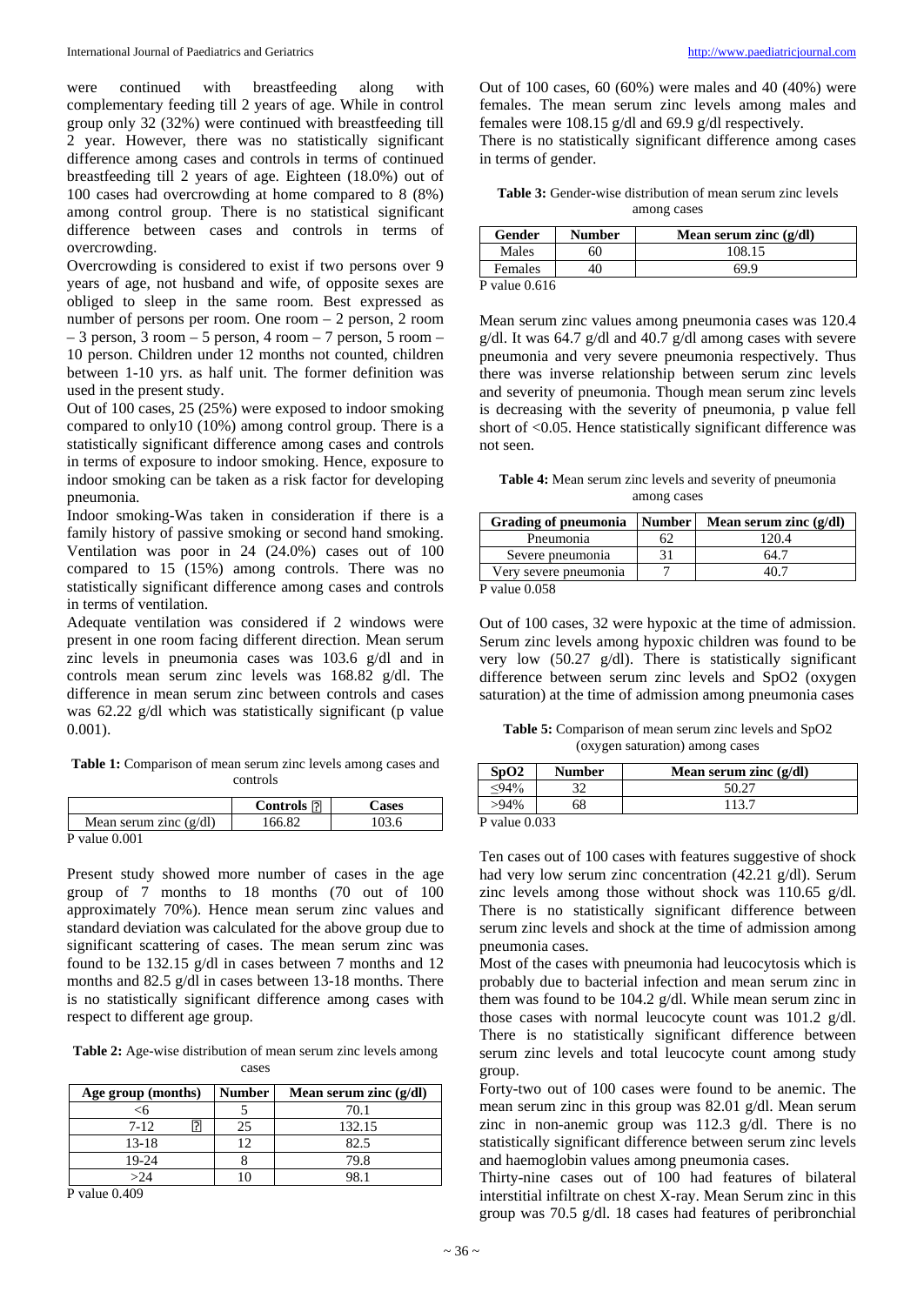cuffing and 3 cases had consolidation on chest X-ray. There is statistically significant difference between serum zinc levels and X-ray finding among cases. Cases with bilateral interstitial infiltrate had low serum zinc levels which is statistically significant. Out of 100 cases, 7 cases developed empyema as complication. The mean serum zinc in them was found to be 62.0 g/dl. Mean serum zinc in those without empyema was 98.2 g/dl. There is no statistically significant difference between mean serum zinc levels and complications among cases.

Out of 100 cases, 8 cases with pneumonia expired. The mean serum zinc in death cases was found to be very low (30.6 g/dl). 92 cases were discharged. Though the mean serum zinc levels was very much low in death cases, statistically significant difference was not seen between mean serum zinc levels and outcome among cases.

Inverse relation was seen between duration of hospital stay and mean serum zinc levels. Those with prolonged duration of stay in hospital had very low zinc values.

#### **Discussion**

Pneumonia is one of the most important causes of under five deaths in India. More than 1.1 million under five years of age children die from pneumonia every year accounting for almost 17% under five deaths worldwide.

Most of the deaths can be prevented by appropriate treatment. Zinc is a trace element and an essential mineral which is present in all tissues, fluids and secretions in the body. It plays an important role in the cellular metabolism, physical growth, immuno competence, reproductive functions, integrity of intestinal mucosa and neuro behavioural development.

It has been hypothesized that zinc functions as intercellular hormone contributing to regulation of cellular growth and also impacts on nucleic acid metabolism and protein synthesis. Zinc deficiency is associated with decreased immuno competence, high rates of serious infections such as skin infection, diarrhoea, respiratory infection, malaria<sup>13</sup> and delayed wound healing. Thus zinc supplementation help in faster recovery and reduces the mortality due to pneumonia. Most of the cases in the present study were in the age group 7 months' to18 months (70%). The fact that infants and toddlers constituted the majority of the cases is in accordance with other studies. Increased susceptibility of this group may be due to decreased immunity making them more prone for infections. Present observation of stepwise decrease in age specific disease burden with increasing age is in accordance with other studies.

Another important demographic observation in the present study was an overall male preponderance which is consistent with other studies.

In the present study, the following environmental risk factors for pneumonia was analysed-overcrowding, poor ventilation, indoor smoking, bio mass fuel usage.

Overcrowding-Overcrowding is considered to exist if two persons over 9 years of age, not husband and wife, of opposite sexes are obliged to sleep in the same room. Best expressed as number of persons per room. One room – 2 person,  $2$  room  $-3$  person,  $3$  room  $-5$  person,  $4$  room  $-7$ person, 5 room – 10 person.

Children under12 months not counted, children between 1- 10 yrs. as half unit. V Ventilation-Adequate ventilation was considered if 2 windows were present in one room facing different directions.

Indoor smoking-Was taken in consideration if there is a family history of passive smoking or second hand smoking. Second hand smoke is smoke from burning tobacco products such as cigarattes, cigar or pipes or smoke that is exhaled or breathed out by person smoking.

Significant association was seen between indoor smoking and incidence of pneumonia (p value-0.031). Children who are exposed to indoor smoking are at increased risk of developing pneumonia. Environmental tobacco smoke (ETS) contains over 4000 chemicals in the form of particles or gases. ETS is a combination of side stream smoke emitted from the burning end of a cigarette and the reminder of main stream smoke exhaled by a smoker. Side stream smoke constitutes about 80% of smoke present in the room where active smoker smoke and contains many potential lytoxic components. The particulate phase consists of tar, nicotine, benzopyrene and hundreds of other noxious compounds. Gases in tobacco smoke are carbonmonoxide, benzene, ammonia, dimethylnitrosamine, formaldehyde, hydrogen cyanide and acrolein. Passive smoking increases the risk of lower respiratory tract infections like bronchitis, pneumonia and bronchiolitis. Tobacco smoking reduces the local defence mechanisms and predisposes the children to respiratory tract infections.

Studies have shown that parental smoking is an important cause of lower respiratorytract infection.

Study done by Hussain MA *et al.* [10] on 'Estimation of Zinc Levels in Children With Lower Respiratory Tract Infections: A Prospective Observational Study from India' studied overcrowding, ventilation, smoke exposure, housing standards as a risk factors for pneumonia and found no significant difference between incidence of pneumonia and these risk factors. Another study done by Kumar S Aswathi *et al.* [11] on 'Blood zinc levels in children hospitalised with severe pneumonia: A case control study' found that use of bio mass fuels (Coal, wood, dung and kerosene) was significantly associated with severe pneumonia. But in our study though use of biomass fuel was more among cases (16.7% cases and 10% controls) it did not emerge as a statistically significant risk factor for pneumonia (p value-0.484). Biomass fuel like firewood are burnt within complete combustion generating lot of toxic products that adversely affects specific and non-specific local defence mechanisms of respiratory tract.

Duration of breast feeding did not had any association with the occurrence of pneumonia in our study. Most of the cases (93.3%) and controls (96.7%) were exclusively breastfed till 6 months of age. Similar observation was seen in a study done by Kumar N *et al.* 'Low serum zinc levels – a possible marker of severe pneumonia<sup>' [12]</sup>.

Breast milk is known to fight against infections by virtue of its immunological properties. Breast milk contains various antibodies against Respiratory syncytial virus and also high concentration of C3, IgA antibodies and lactoferrin which protects against gram negative organisms.

In the current study, mean serum zinc levels in cases with pneumonia was significantly low compared to healthy age and sex matched controls (p value- 0.001).The finding of lower zinc levels in children with pneumonia compared with controls is consistent with earlier studies by Kumar S Aswathi *et al.*, <sup>[11]</sup> Ram B Devraajani <sup>[13]</sup>, and Kumar N *et al.* [12] However the magnitude of relative differences in serum zinc levels between children with pneumonia and controls in the earlier reports is less than that of current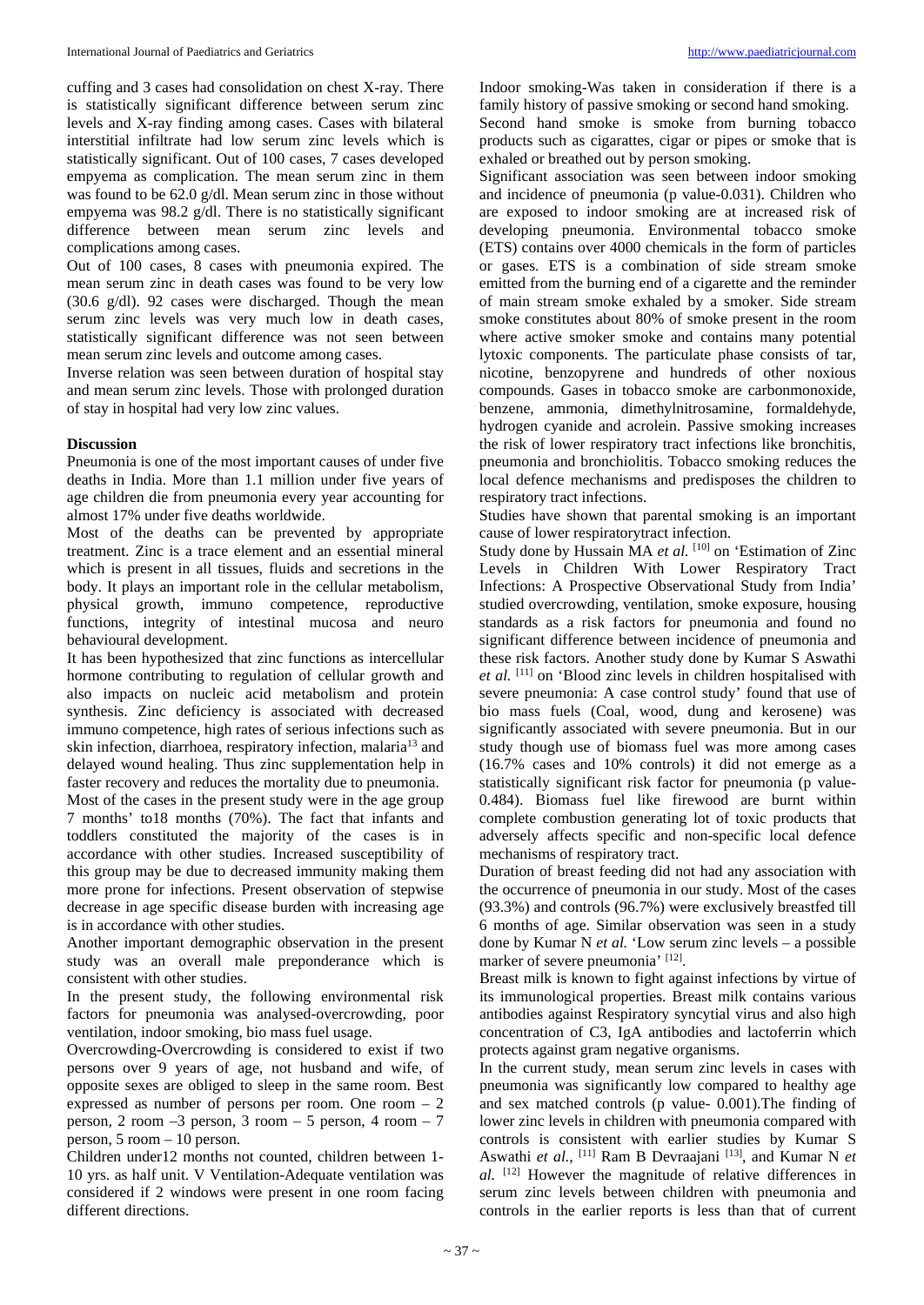study (65.22 g/dl). The low magnitude of difference in serum zinc levels between controls and cases in earlier reports may be due to better nutritional status of study subjects in those reports.

The high prevalence of low serum zinc levels in current study may be due to local food habits rich in phytates and fibre contents which potentially inhibit the absorption and utilization of zinc. It may also be due to pre-existing zinc deficiency state due to inadequate intake of food containing zinc or decreased absorption which is commonly seen in developing countries.

Zinc is known to protect children from respiratory tract infection by its role in immunomodulation, protection of epithelium of respiratory tract from infections and improvement of T lymphocytes function. 24 Even a mild to moderate zinc deficiency impairs the function of immune system. 26 The benefit of zinc supplementation to prevent and decrease severity of pneumonia is mainly due to correction of zinc deficiency. The finding of low zinc levels in pneumonia favour this.

There was a statistically significant difference between serum zinc levels and severity of pneumonia. We observed serum zinc levels in pneumonia was 120.4 g /dl and in severe pneumonia and very severe pneumonia 64.7 g /dl and 40.7 g /dl respectively. This is in accordance with earlier studies. Study by Hussain AM *et al.* on 'Estimation of zinc levels in children with LRTI' reported low serum zinc levels in cases with severe pneumonia than with pneumonia cases. Zinc deficiency leads to increased apoptosis of pre-B and pre-T cells resulting in lymphopenia and decreased B cell production. In zinc deficient individuals, there is a decrease in Th1 function leading to decreased IL-2 and IFN-g. This results in impairment in the function of natural killer cells and cytolytic activity of T cells. IL-10 is increased in zinc deficiency which results in increased production of IL-1B, IL-8 and TNF-α. Therefore overall the programming of the immune system is impaired, decreasing the NK cell activity in zinc deficiency [16].

Zinc is also known to inhibit free NFkB translocation to the nucleus, thus preventing pro inflammatory cytokines gene expression. 22 The NF-kB pathway is activated rapidly in humans in response to sepsis. Activation of NF-kB pathway though important in triggering innate immune response, prolonged activation is associated with increased lung injury, compromised tissue oxygenation and subsequent dysfunction of other vital organs [14].

Thus Zinc deficiency enhances the activity of NF-kB pathway thereby causing more severe extensive inflammation and injury in lungs and more severe pneumonia.

Many earlier studies have reported lower serum zinc levels in cases with pneumonia. But a very few studies have studied the association between serum zinc levels and various clinical parameters like SpO2, shock, anemia, total count, X-ray findings, complications, duration of stay and outcome of cases. One study from Mangalore by Hussain AM *et al.* has studied the association between severity of pneumonia and X-ray finding and anemia and reported that there is no statistically significant difference between anemia and severity of pneumonia. Pulmonary infiltrate on X-ray was the common finding with pneumonia cases [36]. similar observation is seen in our study. In the present study, 65% cases had features of bilateral interstitial infiltrate on X-ray, 30% had peribronchial cuffing and 5% had

consolidation on X-ray. Accordingly serum zinc levels was 78.5 g/dl, 120.9 g/dl and 265.8 g/dl in each group. Thus bilateral interstitial infiltrate was associated with low serum zinc levels and very severe pneumonia.

Study by Kumar N *et al.* <sup>[12]</sup> reported that there is no significant difference between duration of hospital stay and mean serum zinc levels. Though statistically not significant, inverse relation was seen between duration of hospital stay and mean serum zinc levels in the present study. Those with prolonged duration of stay in hospital had very low zinc values.

Zinc has an antioxidant and anti-inflammatory properties. Zinc ia also known to lower reactive oxygen species (ROS) accumulation during infection. ROS are said to induce cell death (apoptosis) through activation of Fas apoptotic receptor in the lung epithelial cells by down regulation of apoptosis inhibitory proteins. This effect is reversed by antioxidant scavenging enzymes glutathione peroxidise and SOD for which zinc acts as cofactor. Zinc also acts as growth factor for regeneration of damaged epithelial cells, a process needed for restoration of damaged lungs following severe pneumonia. 22 Thus zinc deficiency impairs faster restoration of damaged lung tissue to normal and thereby causing prolonged hospital stay [15].

Current study has found statistically significant difference between serum zinc levels and SpO2 at the time of admission (p value – 0.033). Those with SpO2  $\leq$ 94% had serum zinc of 53.27 g/dl and those with SpO2 >94% had 113.7 g/dl. Cases of pneumonia with shock had very low serum zinc levels than those without shock though the difference was not statistically significant. Various studies have shown that pneumonia, severe and very severe pneumonia cases were associated with significantly low blood oxygen saturation (SpO2). But earlier studies have not reported relation between serum zinc levels and SpO2 at time of admission and shock.

## **Conclusion**

Serum zinc levels is low in children with pneumonia and Low serum zinc levels is associated with increased severity of pneumonia. Children who died had low serum zinc levels, hypoxia, features suggestive of shock and radiological features of bilateral interstitial infiltrate. Serum zinc levels measured at the time of admission is a better predictor of mortality. When used in conjugation with other risk factors like young age, hypoxia, shock, serum zinc levels play a role in identifying sick child with pneumonia going for complication.

#### **Acknowledgment**

The author is thankful to Department of Pediatrics for providing all the facilities to carry out this work.

**Conflict of Interest** None **Funding Support** Nil

#### **References**

1. Anuradha Bose, Coles CL, Gunavathi John H, Moses P, Raghupathy P, Kirubakaran C, *et al.* Efficacy of zinc in the treatment of severe pneumonia in hospitalized children <2 y old. American Journal of Clinical Nutrition. 2006;83(5):1089-1096.